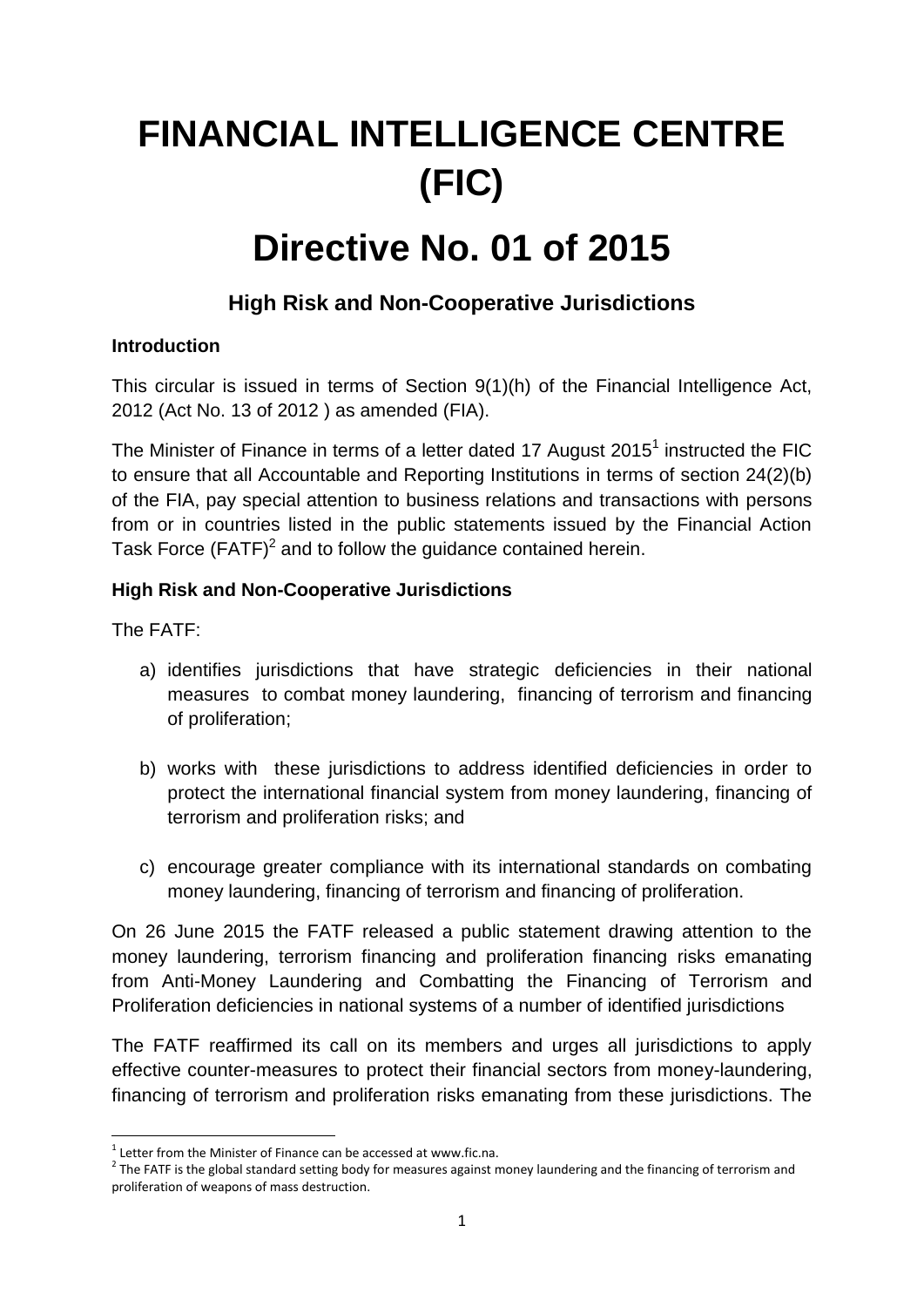deficiencies referred to in the FATF's statement in respect of these jurisdictions pose a risk to the integrity of the international financial system and exposes financial institutions engaging with counter-parts in these jurisdictions, to the risk of involvement in transactions that may relate to money laundering, financing of terrorism or proliferation.

Against this background Accountable and Reporting institutions are advised to:

- a) give special attention to business relationships and transactions with persons<sup>3</sup> in these jurisdictions, including companies, legal arrangements/trusts and financial institutions based in such jurisdictions;
- b) strengthen systems and controls in managing their exposure to the vulnerabilities identified by the FATF; and
- c) ensure that correspondent relationships, in particular, are not being used to evade countermeasures and risk mitigation practices.

The full public statement can be accessed at: [http://www.fatf-gafi.org/topics/high](http://www.fatf-gafi.org/topics/high-riskandnon-cooperativejurisdictions/documents/public-statement-june-2015.html)[riskandnon-cooperativejurisdictions/documents/public-statement-june-2015.html](http://www.fatf-gafi.org/topics/high-riskandnon-cooperativejurisdictions/documents/public-statement-june-2015.html)

#### **Non-compliance with the provisions of this Circular**

Any non-compliance with the directions and specifications contained in this Circular is an offence in terms of section 63 of the FIA.

In terms of Section 56 of the FIA non-compliance with this Circular may also attract administrative sanctions and penalties.

----------------------------------------------------------------------------------------------------------------

**Further information**  Enquiries can be directed to the FIC Help Desk by: Email to **[helpdesk@fic.na](mailto:helpdesk@fic.na)** Tel: + 264 - 61-2835100 Fax: +264 - 61-2835259

The information contained in this document is intended only to provide a summary and a general overview on these matters and is not intended to be comprehensive. This document may contain statements of policy which reflect FIC's administration of the legislation in carrying out its statutory functions.

The guidance provided by the Centre in this circular, even though authoritative, is not intended to replace the FIA or PACOTPA including Regulations issued thereunder.

**.** 

<sup>&</sup>lt;sup>3</sup> Both natural and legal persons.